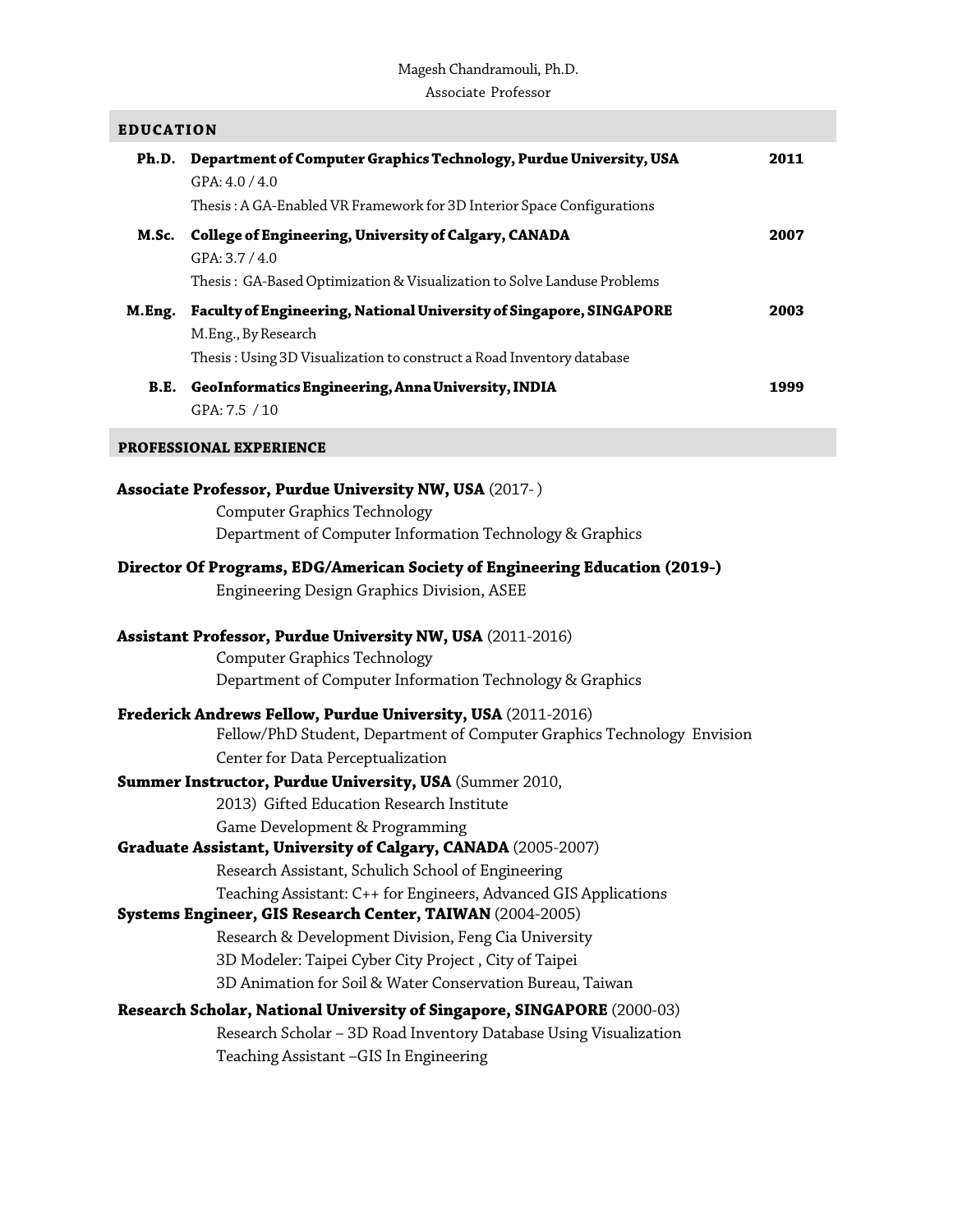## **Major Research Contribution & Awards**

- PI, NSF Project MANEUVER: Manufacturing Education Using Virtual Environment Resources (\$881,425, 2017-2020[\)](https://nsf.gov/awardsearch/showAward?AWD_ID=1700674&amp%3BHistoricalAwards=false)
- *Collaborator*, SMART MIT Research Grant(Singapore MIT Alliance for Research & Technolog[y\)](https://drive.google.com/open?id=1yeeGLAOgPFB89zOatuQZoZ7_BmZH6HwX) (\$246,880, 2016-2018)
- *Collaborator*, Strategic Joint Research Fund, (\$49,880, Duration: 2016-2017)
- *Outstanding Research/Technical Paper* American Society of Engineering Education/ Editor's Award Engineering Design [Graphics](https://drive.google.com/open?id=11sHeuCFnuZZuT27IK9W_wlsOtR9-je6l) Journal (2016
- *Warner Professional Practice Award*, International Honor Society for Technology (2018) [\(link\)](https://academics.pnw.edu/technology/recipient-of-the-2018-warner-professional-practice-award/)
- NASA Research/Indiana Space Grants Consortium Grant Award (2015)
- *Outstanding Faculty Award,* College of Technology, Purdue University NW, 2016 [\(link\)](https://drive.google.com/open?id=1n5sb_GCOJtImpcnlTsl3fTQGVxzWIEaV)
- *Outstanding Graduate Student Award,* Computer Graphics Technology, Purdue University, 2010
- *Frederick Andrews Research Fellowship,* Purdue University [\(link\)](https://drive.google.com/open?id=14cE3jhI2QXr9rVpVBZF9kFXoV5kqtQw7)
- *Graduate Research Award , William E Warner Awards Program, Epsilon Pi Tau*
- American Society of Engineering Education/Engineering Technology Division Grant Award

## **National Research Panels/Committees**

- Panelist, NSF National Graphics Concept Inventory Project, 2014 [\(link\)](https://drive.google.com/open?id=1JUqNTCAgOkUkJcOrPM2irzMX5iw_eBpQ)
- *Panelist*, National Defense Science and Engineering Graduate Evaluation Panel, 2017, 2014 [\('17,](https://drive.google.com/open?id=1dozSNVRBiGqCmqMtkuWkZJVaMV6A8Zh5) ['14\)](https://drive.google.com/open?id=13MB_rqxHoUzspfEjvTCAqPRYfccDQWYY)
- Panelist, Texas Instruments Expert Panel, 2015 present [\(link\)](https://drive.google.com/open?id=1_5MMFyaEKxdGWwek8s05O3qROF8RF-2P)
- *Member*, American Society of Engineering Education, Transformation Team, 2014 [\(link\)](https://drive.google.com/open?id=1l3JH4v1JiPeIzZWrpQyf-Y47lg72_rF0)
- *Developer,* TEAMS Competition, Technology Students Association, based on National Academy of Engineering , 201[4\(link1,](https://drive.google.com/open?id=1iC9l_O_HnT0aWnBfR0RNHC-9NKk74dK-) [link2\)](https://drive.google.com/open?id=1wvsZs91E7N8E9juPKAJOOKkWSMdL_eVd)
- *Panelist*, Nature of engineering for K-12 education Project, 2015-16 [\(link\)](https://drive.google.com/open?id=1scAm4QmN4LzCGuL1xXHz2srz8rFCP_cp)

# **Research & Scientific Advisory Boards**

- *Advisory Board*, Game Edu Lab, Singapore University of Technology & Design, 2015-present [\(link\)](https://drive.google.com/open?id=1FYMt15wqYAputcQPvgXGjgx2xl1oLoxR)
- *Advisory Board*, National Resource Center Materials Technology Education, 2017-now (MatEdu[-link\)](http://materialseducation.org/about/national-advisory-board/)
- *Executive Board*, International Association of Journals & Conferences, USA, 2014 [\(link\)](https://drive.google.com/open?id=1JDeDt1xTLEaysOJNF5kT8QztgHtIvO9h)
- *Scientific Advisory Board*, Singularity & Infinity, Data Science Company, 2017-present [\(link\)](https://chunglankun.wixsite.com/saico/scientific-board)
	- **External Reviewer, Rochester Institute of Technology Tenure Review, 2014**
- *Reviewer & Invited Review for Articles* [\(link\)](https://drive.google.com/open?id=1MOMJukNfypQp8gN0qXd9DoSAwqMPbTPa)
	- Taylor and Francis Publications, 2017 [\(link\)](https://drive.google.com/open?id=1W6WQPYgacUmrDANB9psojvROoBQqve7_)
		- Journal of Engineering Technology, 2016 Now [\(link\)](https://drive.google.com/open?id=1yjeo3tVudFG_JZz5piWk52pWWAEWRXLk)
		- American Society of Engineering Education <u>ASEE</u> Reviews (2010 present
		- American Society of Photogrammetry & Remote Sensing (2016)
		- International Journal of Geographic Information Science (2016)
	- Journal of Hypermedia and Multimedia, 2015

#### **Invited Speeches and Keynote Lectures**

-

- Keynote Speaker, National M-STEM Conference, Virginia, Nov 2017 [\(link\)](https://drive.google.com/open?id=11flKgIMIaLgZZ8Ni5-kNO2xBIVJAvnMT)
- *Speaker*, NSF/ AACC Demo (American Association of Community Colleges) NSF-ATE Conference (Low-cost VR Applications for STEM), Washington D.C. Nov 201[7\(link\)](https://drive.google.com/open?id=1d7qG3qPwSW383WDy0q9ovnZ3tWgpUdb5)
- *Keynote Speaker*, Virtual Reality (VR) Application in Disaster Mitigation, International Spatial Conference, Feng Chia University [\(Keynote](http://2017lslc.swcb.gov.tw/2017lslc/Agenda_Crumble_SeminarEN.aspx) Speech III) Mar2017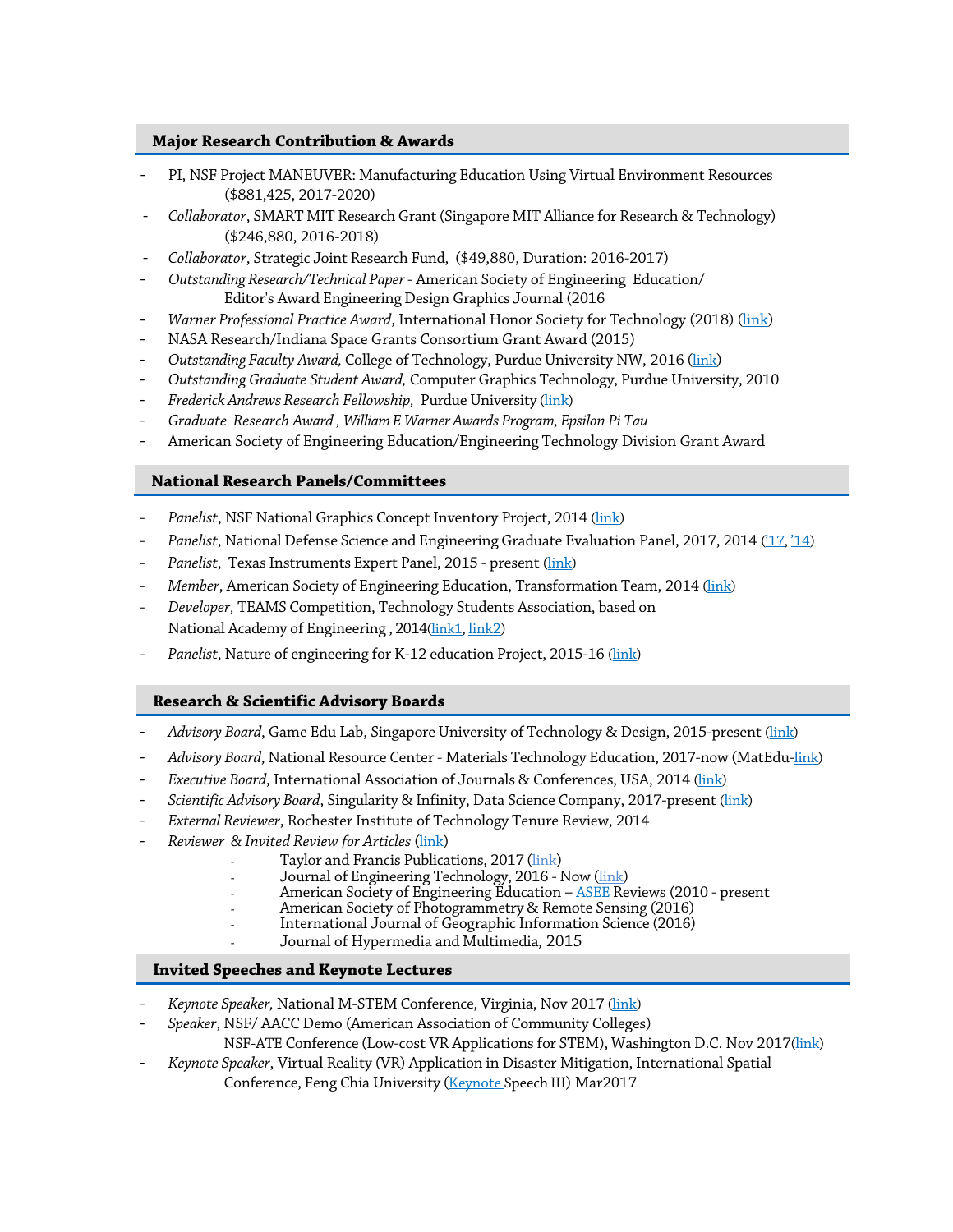#### **BOOKS**

- 1. **Chandramouli, M**. (2015) Introduction to Animation, Purdue University Press/ Skyepack, ISBN 9781626710245 [\(Google Books Link,](https://books.google.com/books/about/Introduction_to_3D_Animation.html?id=iFTOoQEACAAJ) [link2\)](https://drive.google.com/open?id=1DjOr6V91VegfWsDZaCeIXigQ_FN_8Qt4)
- 2. **Chandramouli, M.**, Chou, T-Y., & Chung, L.K. (2007). An Introduction to Visualization for Absolute Beginners. FCU Press. ISBN: 9789867621603 [\(link1](http://www.gis.tw/epaper/20070807/3_new_book_release.htm)[, link2\)](http://web.ics.purdue.edu/%7Emchandr/docs/book_2007.pdf)
- 3. **Chandramouli, M.** (*Work In Progress* with Taylor & Francis publishers- Target Aug.2018) 3D Modeling & Animation, Taylor & Francis, ISBN [\(assigned\)](https://www.tldonline.com.au/title/isbn/9781498764919) 9781498764919.

# **BOOK CHAPTERS**

- 1. **Chandramouli, M.**, & Huang, B. (2012). Virtual Environments for Geospatial Applications, Methods and Issues. Chapter in Encyclopedia of GeoInformatics, Karimi, H. A., (Ed.), Idea Group.
- 2. Huang, B., & **Chandramouli, M.** (2009). Spatial-temporal Object Modeling. Chapter in Encyclopedia of GeoInformatics, Karimi, H. A., (Ed.), Idea Group, 2007 ISBN 1591409950

# **Selected Journal Articles and Refereed Conference Proceedings**

- **Chandramouli, M.,** Jin, G., Heffron, J., Cossette, M., Fidan, I., Merrell, W., Welsch, C. (2018) Virtual Reality Education Modules for Digital Manufacturing Instruction, ASEE Annual Conference proceedings
- Fraley J., Imeri A., Fidan I., **Chandramouli M. (2018)** A Comparative Study on Affordable Photogrammetry Tools. ASEE Annual Conference proceedings
- **Chandramouli, M.**, Lei, E., Chou, T-Y., & Raju, S. (2016) Desktop Virtual Reality & iSpace forGIS Education through Interactive Virtual Learning Environments, Computers in Education JOURNAL. 7 (3), 91-104.
- **Chandramouli, M.**, & Chittamuru, S. T. (2016). Web-Compatible Graphics Visualization Framework for Online Instruction and Assessment of Hardware Concepts. Engineering Design Graphics Journal, 80(3).
- Jin,G., & **Chandramouli, M.** (2016) D ev el o p m en t of Casual 2DGame Laboratory Exercises in Introductory Computer Graphics Programming Course. Technology Interface International Journal. 16(1), 19-25.
- Chou, T-Y., Hoang, T.V., **Chandramouli, M.**, Yeh, M-Ling. (2016) Integrating Agriculture Model into WebGIS: Case Study in Red River Delta, Vietnam. Intl Jl. of Research in Agricultural Sciences. 3(4), 2348 – 3997
- **Chandramouli, M.**, & BertolineG. R. (2014). A genetic algorithm based optimization framework to visualize, evaluate and modify 3D space configurations in desktop VR. Intl. Journal for Simulation & Multi- Objective Design Optimization. Vol. (5) No.2. 36-47
- **Chandramouli, M.**, Narayanan, B., & Bertoline, G. R. (2014). A Graphics Design Framework to Visualize Multi- DimensionalEconomicDatasets.EngineeringDesignGraphics Journal. 77(3): 1-14
- **Chandramouli, M.** andChittamuru, S.T.(2016) May. A prototype graphics framework for interactive instruction of computer hardware concepts.In 2016 IEEE International Conference on Electro Information Technology (EIT) (pp. 0281-0286). IEEE.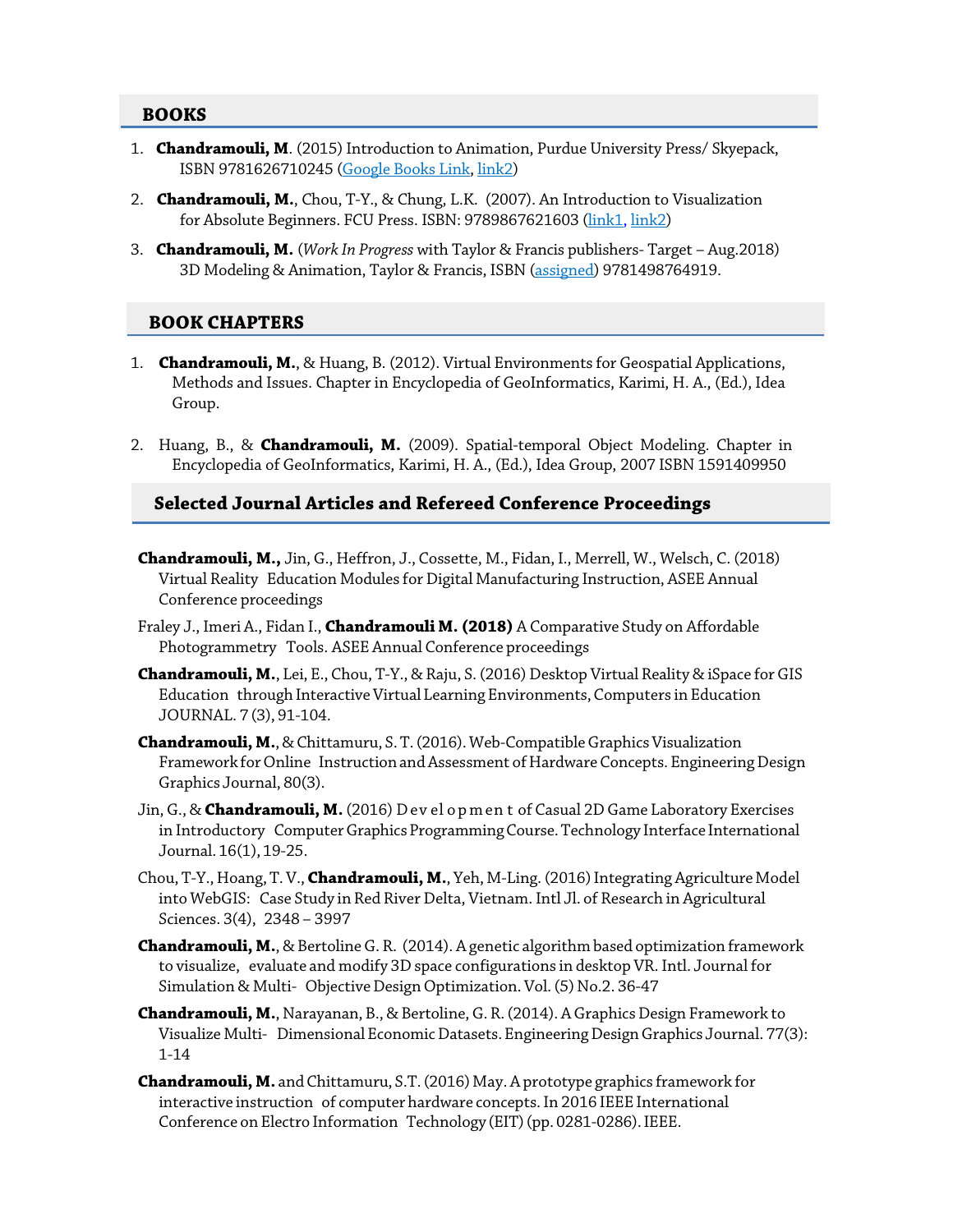**Chandramouli, M.**, Lei, E., Chou, T-Y., & Raju, S. (2016) Prototype Design of GIS Virtual Learning Environments for Interactive Visualization using Desktop Virtual Reality (VR) & iSpace, Proceedings of the American Society of Engineering Education Conference, New Orleans, LA

**Chandramouli, M.**, Reid, P., & Zywicki, C. (2016) E-Texts as LowCost Alternative Instructional Media in Computer Graphics Education: One Instructor's Journey, Proceedings of the InternationalConference onEngineering andTechnologyEducation, Salvador,Brazil

**Chandramouli, M.**, & Heffron, J. **(2015).** A Desktop VR-based HCI framework for programming instruction. Integrated STEM Education Conference, 2015 IEEE (pp. 129-134)

**Chandramouli, M.**, Zahraee, M. and Winer, C., 2014, June. A fun-learning approach to programming: An adaptive Virtual Reality (VR) platform to teach programming to engineering students. In IEEE Intl. Conference on Electro/Information Technology (pp. 581-586). IEEE.

**Chandramouli, M.**, & Heffron, J.(2015) Enhancing Programming Skills of Engineering and Technology Students Using an Object-Oriented Multidimensional Desktop Virtual Reality (dVR) Framework, Conference for Industry & Education Collaboration (CIEC/ASEE), CA

**Chandramouli, M.**, Takahashi, & Bertoline,G. R. (2014) Desktop VR Centered PBL in ET Courses Using a Low- cost Portable VR System, Proceedings of the ASEE, IN

**Chandramouli, M.**, Elbadwi A.Q.I., Ziller, M., El Ashmawy, M. A., Zahraee, M.(2014) Underwater Remotely Operated Vehicle Manufacturing Assembly and Training Using X3D/ Virtual Reality Modeling Language, Proc. of Annual Conference of Intl. Association of Journals & Conferences, Orlando, FL

**Chandramouli, M.**, Bertoline, G., Elbadwi A.Q. I. (2014) Geometry and Graphics for Developing a Multimodal Multidimensional Desktop Virtual Reality framework, Proceedings of the Annual Conference of the International Association of Journals & Conferences, Orlando, FL

Jin, G. & Chandramouli, M., (2014) Development of Casual 2D Game Laboratory Exercises in Introductory Computer Graphics Programming Course, Proceedings of the Annual Conference ofthe International Assoc. of Journals & Conferences, Orlando, FL

**Chandramouli, M.**, & Bertoline, G. (2013) A Review of Multi-Objective Design Optimization and the Use of Genetic Algorithms Interior Design Optimization. International Journal of Engineering Research & Innovation.5(1), 33-40.

**Chandramouli, M.**, Jin,G., Connolly, P. (2012). An Innovative Teaching Initiative using Processing©Open Source Language for Graphics in First Year Engineering and Technology Courses. The Technology Interface International Journal 13(1), 52-61. ISSN: 1523-9926.

**Chandramouli, M.**, Huang, B., & Xue, L. (2009). Spatial change optimization: Integrating GA with visualization for 3D scenario generation. Photogrammetric Engg. & Remote Sensing, 75(8): 1005-1023.

**Chandramouli, M.**, Bertoline, R., & Connolly, P. (2009). Generating Alternative Engineering Design by Integrating Desktop VR with Genetic Algorithms. Engineering Design Graphics Journal, 73 (3): 1 -12

Huang, B., Liu, N.,**Chandramouli, M.** (2006).GIS Supported Ant Algorithm for Linear Feature Covering Problem with Distance Constraints. Decision Support Systems, 42(2): 1063-1075.

Liu, N., Huang, B., & **Chandramouli, M.** (2006). Optimal Siting of Fire Stations using GIS and ANT Algorithm. Journal of Computing in Civil Engineering, 20 (5): 361-369

Huang, B., Li, H.G., & **Chandramouli, M.** (2004). Real-time environmental visualizationwith Web3D. Transportation Research Record, (1899): 181-187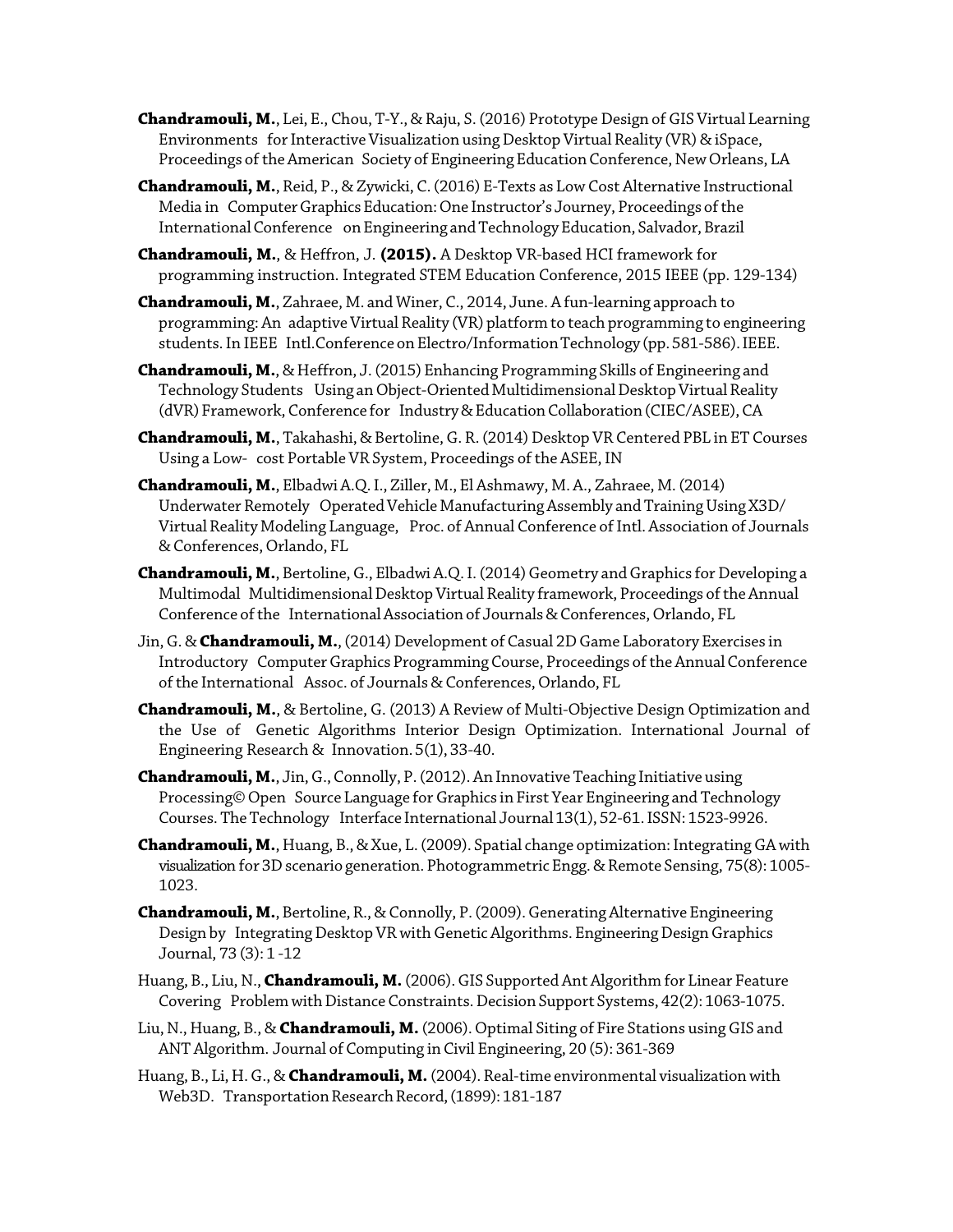**RESEAR CH GRANTS:** Major National and International Grants Received

#### **PRINCIPALINVESTIGATOR,Project MANEUVER, NationalScience Foundation(NSF)GRANT**

Duration: 2017-2020 Funding Amount-\$881,425

#### **COLLABORATOR, SINGAPOREMITResearchInnovationGrant**

Duration: 2016-2017 Funding Amount-\$246,880

#### **COLLABORATOR; Strategic JointResearch Fund,SINGAPORE**

Duration: 2016-2017 Funding Amount-\$49,880

#### **OTHERSELECTEDNATIONAL/REGIONALGRANTS**

- − NASA Research/ Indiana Space Grant Consortium
- − American Society of Engineering Education/ ETD Grant
- − Purdue Research Foundation Grant
- − Teaching Innovation Grant

## **HONORS & AWARDS**

- − Warner ProfessionalPracticeAward,International Honor Society for Technology (EPT), 2018
- − NSF (National Science Foundation) ATE Grant Award, 2017
- − OutstandingTechnical PaperAward,EDGJ/AmericanSociety of EngineeringEducation, 2016
- − OutstandingUndergraduate FacultyAward (CoT), PurdueUniversity NW, 2016
- − Singapore MITResearch InnovationGrantAward, 2016
- − NASA Research/Indiana SpaceGrantConsortiumResearchGrant, 2015
- − American Society of Engineering Education (ETDSection)GrantAward, 2014
- − OutstandingAchievementin Sponsored ProgramsAward, PurdueUniversity NW, 2014
- − WarnerGraduateResearch Award,International Honor Society for Technology (EPT), 2010
- − Faculty ProfessionalDevelopmentAward, College of Technology, Purdue NW, 2012
- − GraduateExcellenceAward,ComputerGraphics Technology, PurdueUniversity, 2010
- − GoldenKey Chapter ScholarshipAward,GKChapter, PurdueUniversity, 2010
- − FrederickAndrewsFellowship,PurdueUniversity, 2008
- − Graduate ScholarshipAward, Faculty of Engineering,University of Calgary, 2006
- − NUS Research Scholarship, Faculty of Engineering, NationalUniv. of Singapore, 2001
- − NUS ScholarshipAward, NationalUniversity of Singapore, 2000

#### **DIPLOMAS / CERTIFICATES**

- − Applied Management Principles Certificate, Krannert School of Mgmt., Purdue Univ., USA
- − Distance Learning Certificate, Office of Instructional Technology, Purdue University, USA
- − Diploma in RDBMS, Oracle, Software Solutions Integrated Institute,INDIA
- − Certificate in Quality Management,AU-TVS Institute,AnnaUniversity,INDIA
- − Diploma in Advanced Modeling & Animation, 3DTraining Institute, NY, USA
- − Advanced RasterGraphics Certificate, New Horizons Training Institute, MI,USA
- − AdvancedVectorGraphics Certificate, New Horizons Training Institute, MI,USA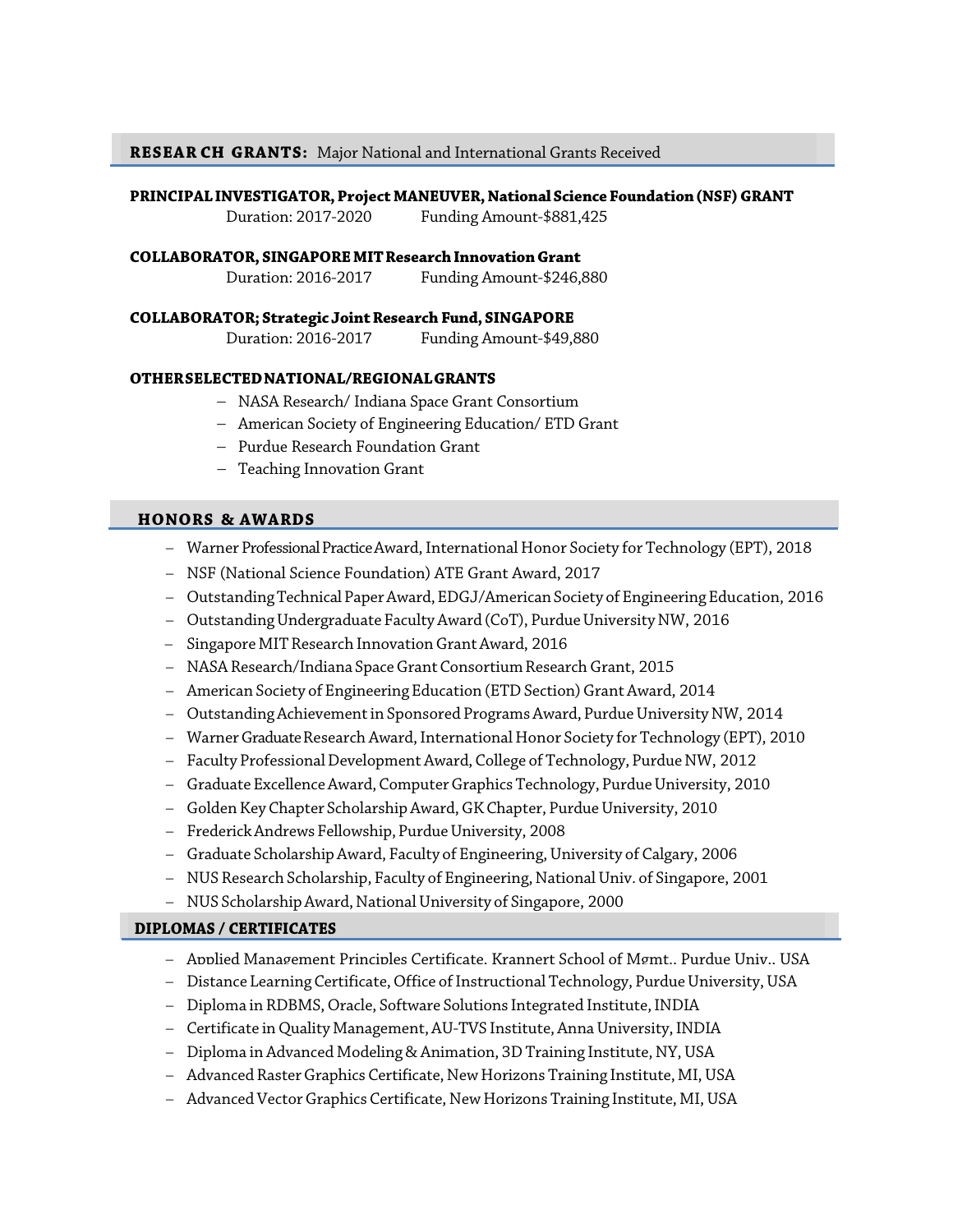#### **SPEECHES, INVITED LECTURES, & SELECTED PRESENTATIONS**

- $\bullet$  Invited Lecture: **National University of Singapore, SINGAPORE** (2016) (*Link*) Topic: Virtual Reality & Evolutionary Computation in Planning & Design of Built Environments Faculty of Engineering, National University of Singapore
- ♦ Speaker: **National FlippedClassroom Conference, CA , USA**(2016) Topic: FlippedClassroom Practices Lightning Session, Flipped Classroom Conference, Harvey Mudd College, California
- ♦ Presentation:**IntlConferenceonEngineeringTechnology (InterTech)Education, BRAZIL**(2016) Topic: E-Texts as Low-cost and Efficient Alternative inComputerGraphicsEducation INTERTECH Conference, Universidade do Estado da Bahia, Salvador, Brazil
- ♦ Presentation:**IEEE(Institute of Electrical & Electronics Engineers)Conference, CA,USA**(2016) A Prototype Graphics Framework for Interactive Instruction of Computer Hardware Concepts North Dakota State University, Grand Forks, ND
- ♦ Invited Lecture: **Indian Institute of Science,Bangalore,INDIA**(2016) Topic: Evolutionary Computation & Multi-Objective Optimization in Computer Graphics Department of Computer Science & Automation, IISc.
- ♦ Invited Lecture:**NationalUniversity of Singapore, SINGAPORE** (2016) Topic: Affordable Desktop Virtual Reality for Interactive Learning in STEM Disciplines School of Computing,NationalUniversity of Singapore
- ♦ Invited Lecture: **AnnaUniversity,INDIA(2016)** Topic: 3D City Visualization, Simulation, and Modeling Using GIS Institute of Remote Sensing, College of Engineering, Guindy, Anna University
- ♦ Presentation:**IEEEIntegrated STEMEducationConference,PrincetonUniversity, NJ,USA**(2015) Topic: A Desktop VR-based HCI Framework for Programming Instruction IEEE STEM Conference, Princeton University, Princeton, NJ, USA
- ♦ Presentation:**Conference for Industry and EducationCollaboration Conference, CA , USA**(2015) Topic: Enhancing Programming Skills Using Multidimensional Desktop Virtual Reality (dVR) Framework CIEC/ASEEConference,PalmSprings,California
- ♦ Presentation: **NationalAeronautics and SpaceAdministration, AL , USA**(2015) Topic:VR-Based Interactive Pedagogical Tools For Additive Manufacturing Instruction NASA/AAQ Workshop, Poster/Presentation, Marshall Space Flight Center | NASA
- ♦ Invited Lecture: **SingaporeUniversity of Technology & Design, SINGAPORE** (2015) Topic: User-Centered Intuitive HCI for Multimedia Applications Information Systems Design Pillar, SUTD
- ♦ Invited Lecture:**Indian Institute of Technology, Madras,INDIA**(2014) Topic:GeneticAlgorithms in Graphics & 3D Spatial Optimization Department of Computer Science and Engineering, IIT, Madras
- ◆ Invited Lecture: Feng Chia University, TAIWAN (2015) Topic: Multi-Objective Optimization in Urban Planning GIS Research Center, FCU
- ♦ Presentation:**IEEE (Institute of Electrical & Electronics Engineers) Conference, WI,USA** (2014) Topic: An Adaptive Virtual Reality Platform to Teach Programming to Engineering Students Milwaukee School of Engineering, Milwaukee, WI, USA
- ♦ Presentation:**InternationalAssociation of Journals & Conferences, FL,USA** (2014) Topic: 3DDesign Process for Manufacturing and Assembly IAJC Conference, Orlando, Florida
- ♦ Presentation:**InternationalAssociation of Journals & Conferences, FL,USA** (2014) Topic: Underwater ROV Manufacturing Assembly& Training Using X3D/Virtual Reality Modeling Language IAJC Conference, Orlando, Florida
- ♦ Invited Lecture:**Vellore Institute of Technology,Vellore,INDIA**(2014) Topic:Integrationof Computer Graphics & Genetic Algorithms in GIS Office of Sponsored Research, VIT
- ♦ Presentation:**Assoc. of Technology, Mgmt., & Applied Engg. Conference, TN,USA**(2012) Topic:An Innovative Teaching Initiative using Open Source Language for Graphics Education ATMAE National Conference, Nashville, TN
- ♦ Invited Lecture:**Chinese University of Hong Kong, HONGKONG** (2010) Topic:ComputerGraphics & Applications inGIS, Department of Geography and Resource Management